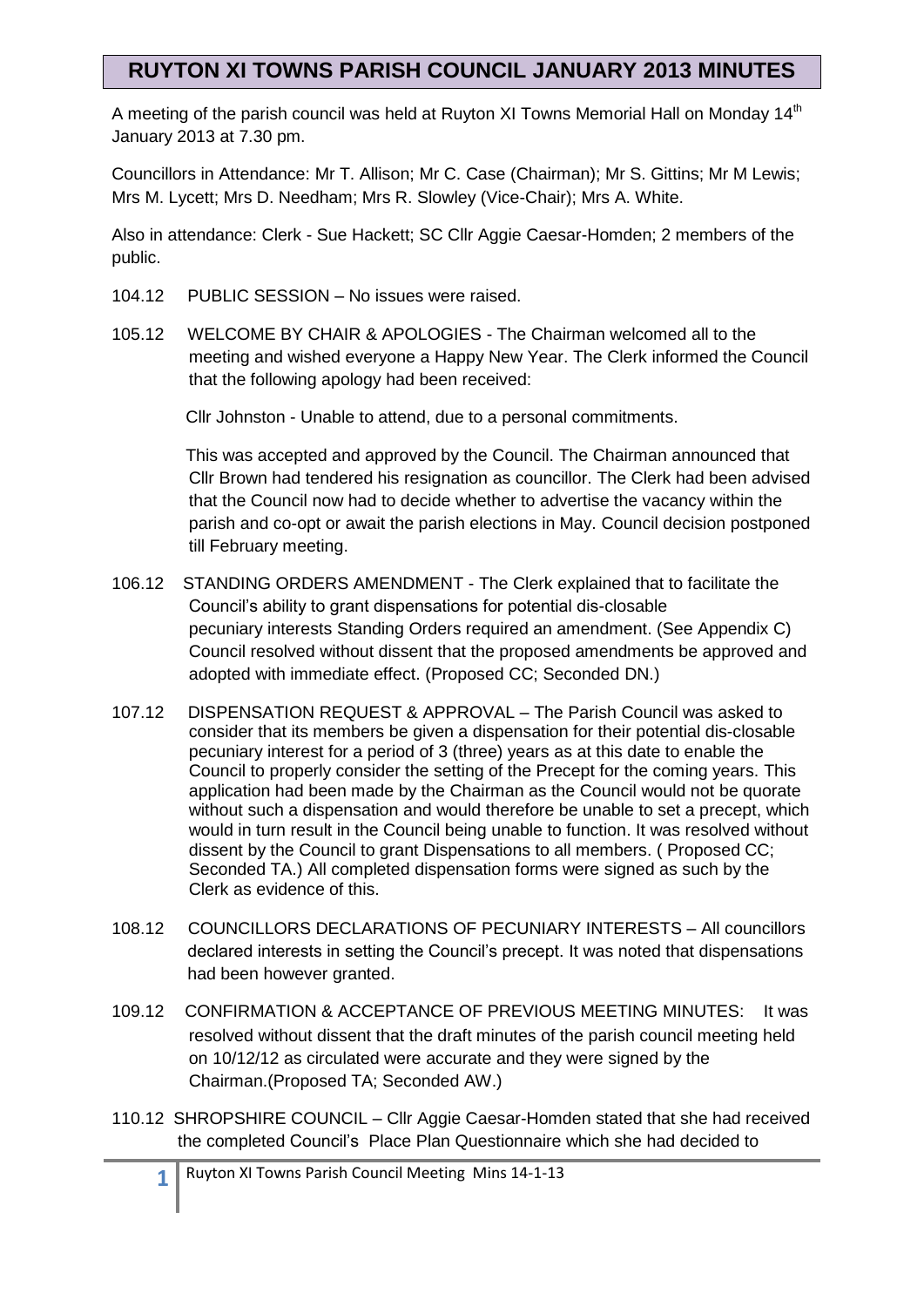consult on separately within the Parish (next Tuesday). Cllr Cesar-Homden stated that she was intending to include every household and business. Members of the Parish Council questioned the need to do this separately as their SC Councillor as it questioned the validity of the responses submitted by the Parish Council.

 Cllr Cesar-Homden stated that she was organising a traffic survey for Ruyton and Baschurch parishes in response to concerns expressed by residents about vehicle movements. Cllr Cesar-Homden asked if the Parish Council would be willing to contribute financially in order to facilitate a 24 hr. survey. She went on to explain that she still awaited quotes for carrying out such a survey. The matter was therefore deferred until costs were known.

#### 111.12 PLANNING MATTERS

a. The following planning applications were considered:

 Reference: 12/05123/FUL (validated: 18/12/2012) Address: Land adj Cross View , School Road, Ruyton XI Towns Proposal: Construction of brick/stone boundary wall following removal of existing hedge on Olden La and timber fence

Council agreed to make no comment.

Reference: 12/04859/FUL

Land NW of Enigma, Shotatton, Ruyton XI Towns Shrewsbury Shropshire SY4 1JH Erection of one demountable building to be used as cafe to inc siting of toilet facilities

Council agreed by a majority to object on grounds of road safety as a truck stop would make an existing hazard at the cross roads even more hazardous. ( Proposed CC; Seconded RS.)

Reference: 13/00065/FUL (validated: 07/01/2013) Address: 29 Aldersley Way, Ruyton Xi Towns, Shrewsbury, Shropshire, SY4 1NE Proposal: Erection of part two storey/part first floor extension to side

Council agreed to make no comment.

Ref : 12/0519/REM ( 7-1-13) Address: Cliffe House Big Walls Ruyton XI Towns Proposal: Application for consent of reserved matters (scale, appearance and landscaping) pursuant to 09/02729/OUT for erection of 2 dwellings.

Council agreed to make no comments to the current planning application amendment but believed that there was a current compliance issue and that a SC planning officer visit was warranted to ensure work to date is compliant.

Council noted the following SC planning application decisions:

 Reference: 12/04613/LBC (validated: 06/11/2012) Address: Ruyton Manor, Olden Lane, Ruyton XI Towns, Shrewsbury Proposal: Works to amend design of stable doors and remove chimney stack affecting a Grade II Listed Building SC Decision: Grant Permission

Ruyton XI Towns Parish Council Meeting Mins 14-1-13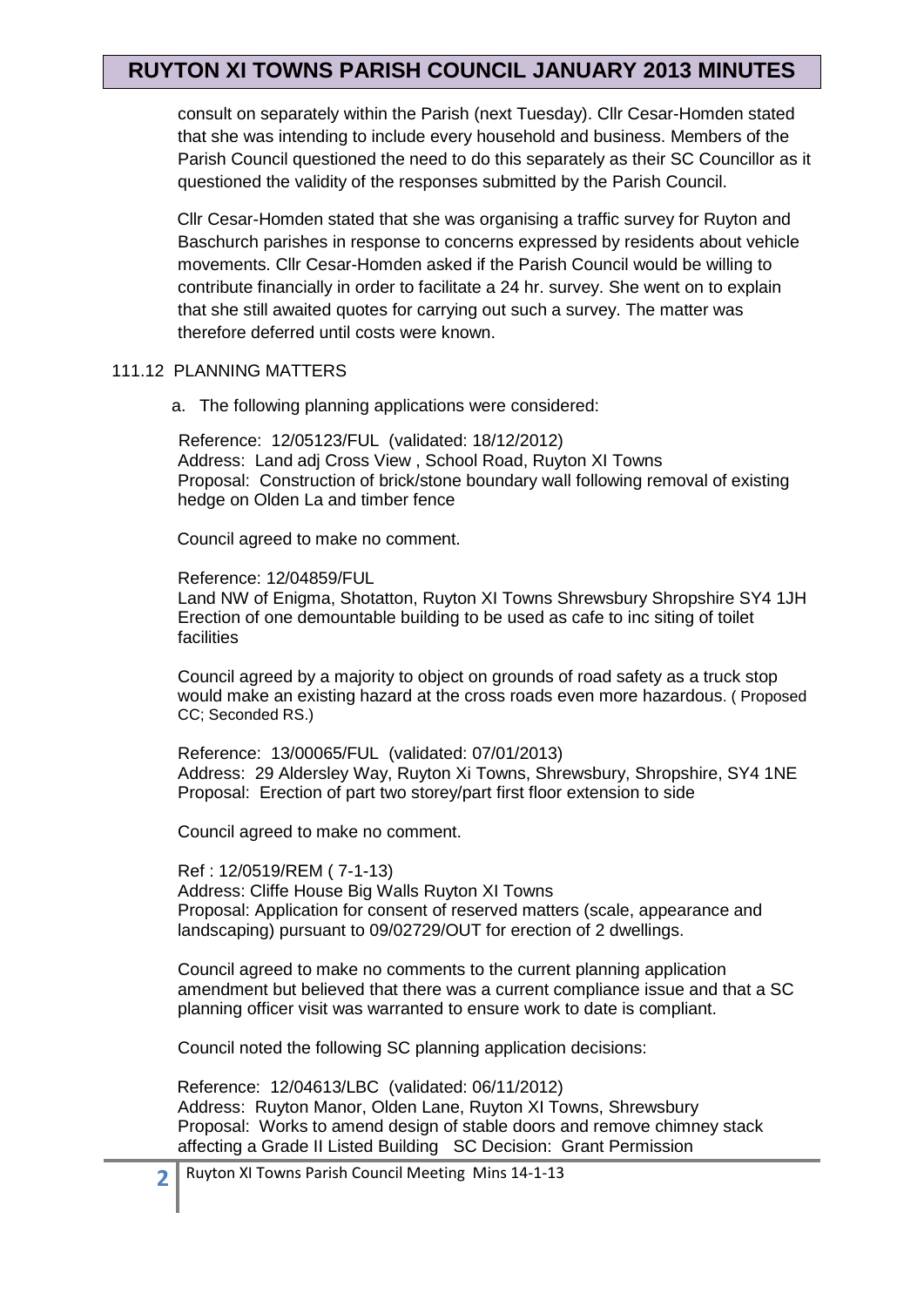Reference: 12/04586/FUL (validated: 07/11/2012) Address: Ruyton Manor , Olden Lane, Ruyton XI Towns Proposal: Erection of single-storey building to house biomass (woodchip) boiler SC Decision: Grant Permission

 Reference: 12/03085/FUL (validated: 09/08/2012) Address: The Farm Buildings, The Firs, Ruyton XI Towns, Shropshire Proposal: Erection of a 50kw micro generation wind turbine with control box (mast height 36m, rotor diameter 19.2m) SC Decision: Grant Permission

 The Chairman expressed his disappointment in the SC decision made relating to 12/03085/FUL and requested that it be queried by the Council as the Parish Council's objection was considered a non-material consideration by the SC Planning Officer and therefore dismissed by the Planning Committee. It was agreed that this be queried with Ian Kilby and his opinion sought as to how the PC can improve.

- 112.12 HIGHWAYS & FOOTWAY LIGHTING The Chairman reported on a water leak which arose in December from a SC property (across Grug Hill) this was regarded as a hazard to the community. The Chairman stated that Shropshire Council confirmed that they were looking in to the matter.
- 113.12 WAR MEMORIAL The Chairman with the agreement of the Council suspended Standing Orders so that Irena White could report. Irena stated that she was awaiting a site visit by the Conservation Officer and was in the process of obtaining quotes for the work needed. Packwood School was also being approached about the plaque. The Chairman thanked Irena for the report and reinstated Standing Orders.

#### 114.12 FINANCE

- a. PC Budget & Precept 2013-14 The Clerk's Precept Report was considered Appendix B and council tax implications discussed. Council resolved without dissent to approve the precept of £17,000 and total expenditure budget £21,666. (Proposed CC Seconded SG.)
- b. Payments The Clerk presented suppliers invoices etc; which required authorisation by the Parish Council for payment. It was resolved without dissent that Cllrs Lycett and Cllr lewis be instructed to sign and check the payments. (Proposed RS; Seconded TA.)

| Chq | Payee                           | <b>Description</b>                               |           |
|-----|---------------------------------|--------------------------------------------------|-----------|
| 332 | <b>Information Commissioner</b> | Notification of Data protection                  | £35.00    |
| 335 | SC                              | VAS Contract 2012-13                             | £1,560.00 |
| 336 | <b>SLCC</b>                     | Annual membership                                | £60.00    |
| 337 | The Three Parishes              |                                                  |           |
|     | Newsletter                      | December edition                                 | £67.80    |
| 338 | C Case                          | Reimbursement for Christmas tree for the village | £38.00    |
| 339 | V & W Electrics                 | Lamplight Maintenance                            | £47.42    |
| 340 | Condover PC                     | Contribution to SLCC Course in Feb               | £5.00     |
| 341 | Clerk                           | Mileage Dec & Jan meetings                       | 33.80     |
| 342 | V & W Electrics                 | Lamplight Mtce                                   | £59.90    |